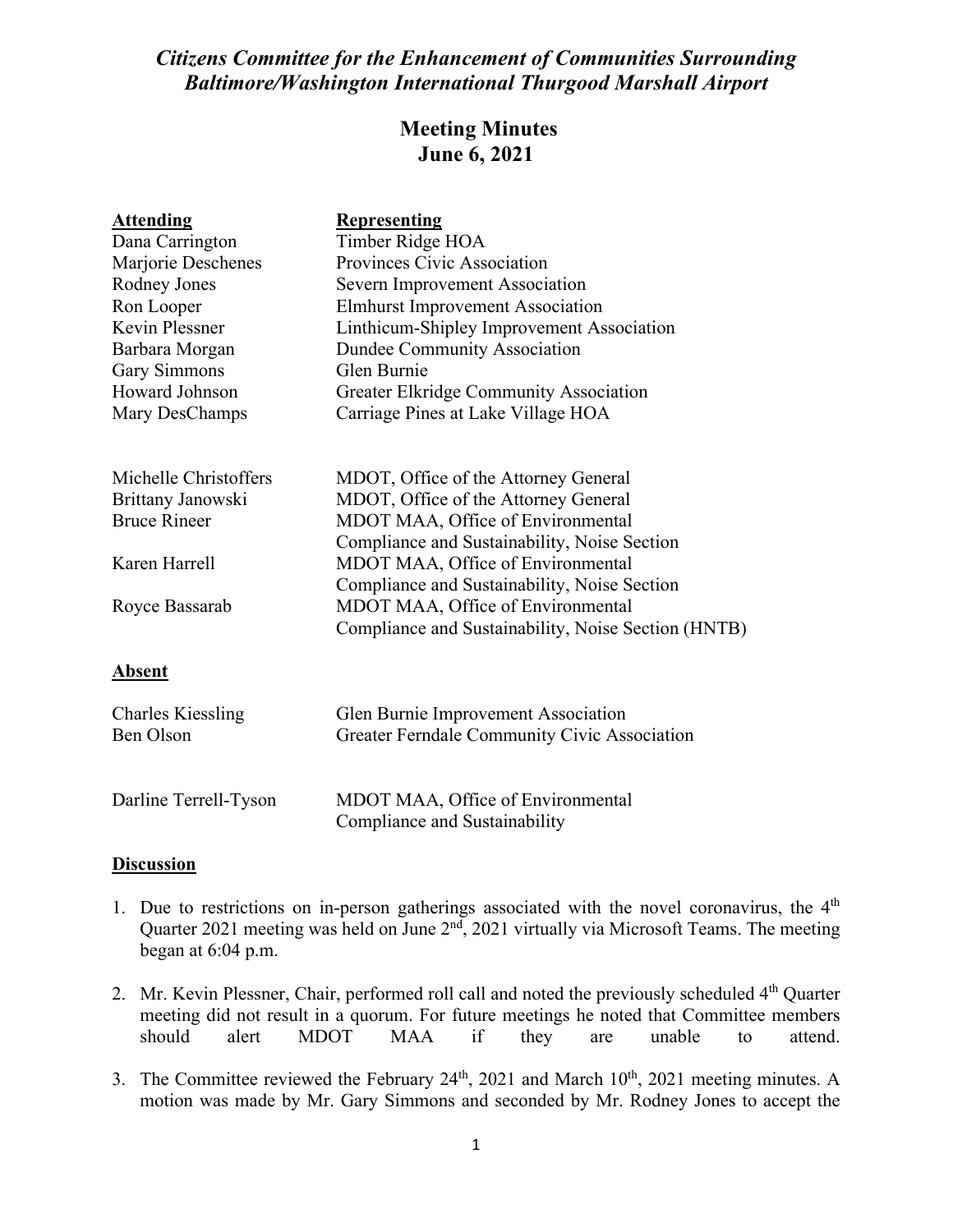February 24<sup>th</sup> meeting minutes. Meeting minutes were accepted by a vote of 7-0. A motion to accept the March  $10^{th}$ , 2021 meeting minutes was made by Ms. Barbara Morgan and seconded by Mr. Simmons. The motion passed by a vote of 7-0.

4. Administrator's Report: Mr. Bruce Rineer provided the Committee an update on the budget. He highlighted the remaining budget and the recommended total fiscal year 2022 budget, comprised of 2020 calendar operations plus rollover from fiscal year 2021, if applicable. Mr. Plessner noted that the grant applications received for consideration this evening (five total) would, if approved, exceed available funding. The Committee considered the process for reviewing all of the grant applications in consideration of available funding. Mr. Ron Looper suggested the Committee move forward with consideration of the grant applications submitted for this quarter.

#### 5. **Grant Application 21-05 (Woods Edge Townhome Condominium – Sidewalk Replacement at Wharfinger and Baleen Courts)** was introduced for discussion.

The Woods Edge Townhome Condominium Association requests funding for sidewalk repair along Wharfinger Court and Baleen Court in Glen Burnie. Mr. Looper made a motion to approve at the lower amount, seconded by Mr. Simmons. Ms. Dana Carrington noted that she had visited the site and stated that it appeared to be in good shape, with exception of a few places. Mr. Plessner highlighted his pictures and the pictures from the application noting some areas of stepping that warrant replacement. Ms. Marjorie Deschenes also visited the site and noted some uneven areas.

Mr. Plessner also noted the grant application did not reflect the need for the work and appeared to be more of a beautification project. Ms. Carrington asked if it was worth resubmitting with only those sections in need of replacement; Mr. Plessner noted that was a possibility but ultimately that would be up to the community. Mr. Plessner highlighted the high cost of the repair. Ms. Morgan called attention to some confusing elements of the cost estimates. The Committee further discussed the cost estimates included in the grant application. Mr. Looper highlighted that the grant application included cost estimates for work that was not included in the application. Ms. Morgan noted the same issue is present in Grant Application 21-06. Mr. Plessner wondered whether the contractor would provide the same price for only the projects included in the application.

Mr. Simmons amended his motion from a motion to approve to a motion to deny; Mr. Jones seconded the amended motion. By a vote of 7-0, with one abstention, the Committee denied Grant Application 21-05 for recommendation.

#### 6. **Grant Application 21-06 (Woods Edge Townhome Condominium – Parking Area Replacement)** was introduced for discussion.

The Woods Edge Townhome Condominium Association is requesting funding for milling and paving of parking areas in the vicinity of Whaler Court and Warlock Court in Glen Burnie. Mr. Looper motioned to approve the grant application at the lower amount. Ms. Morgan seconded. Ms. Carrington asked whether a parking lot is an appropriate project. Mr. Looper noted the committee has recommended for approval parking lots in the past. Mr. Plessner shared pictures he took of the project as well as photos from the grant application. The Committee discussed the quotes from both contractors and noted inconsistencies. The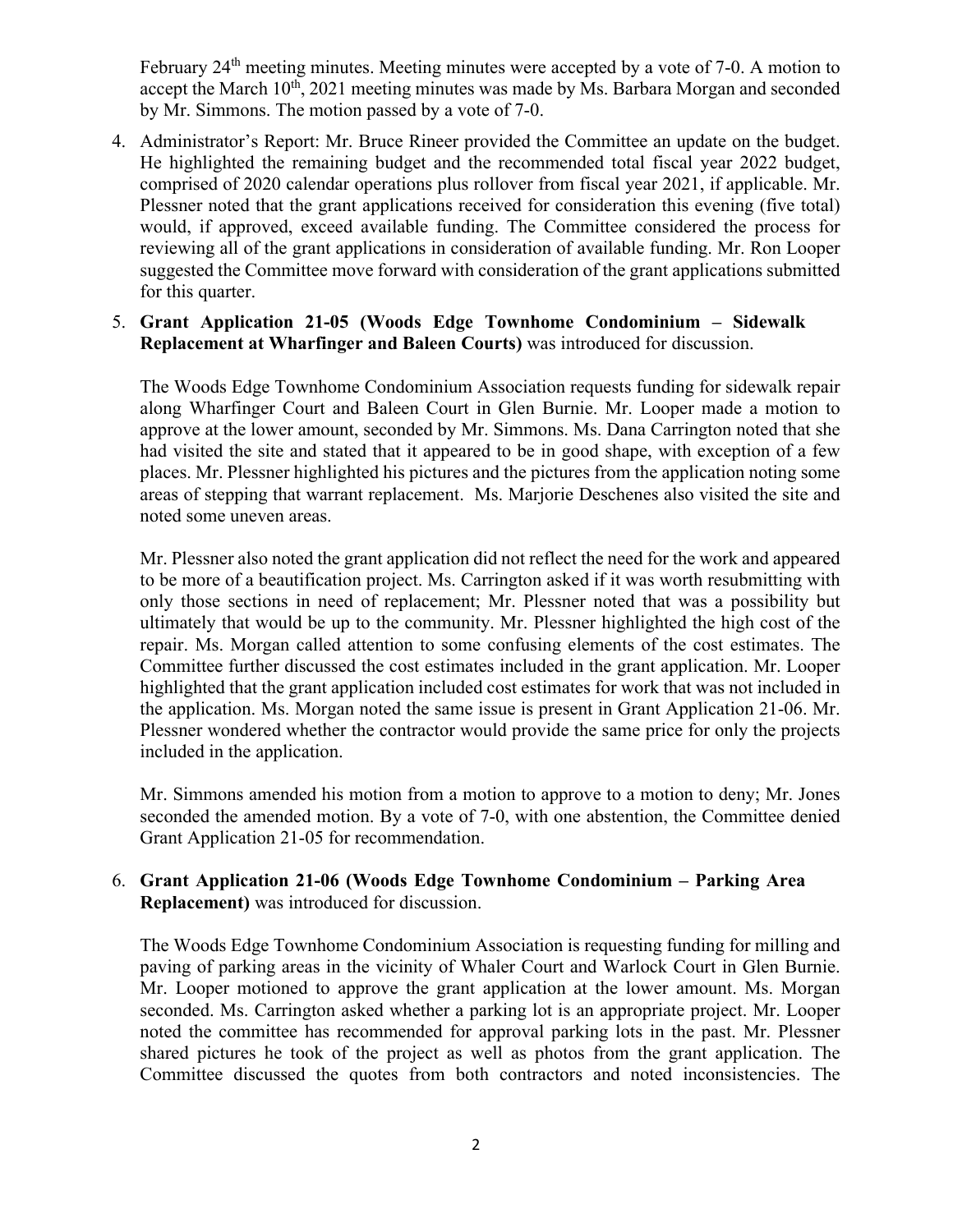Committee noted the grant application was confusing and any resubmittal should include adequate documentation that specifically captures the project being submitted.

Mr. Looper amended the motion to approve to a motion to deny for recommendation Grant Application 21-06, based on the confusing cost estimates, seconded by Mr. Simmons. By a vote of 9-0, the Committee denied Grant Application 21-06 for recommendation.

### 7. **Grant Application 21-07 (Mill Race HOA – Tree Planting)** was introduced for discussion.

The Mill Race HOA is requesting funding to plant trees in the vicinity of Veterans Highway and Interstate 97. Ms. Morgan made a motion to approve at the lower amount, seconded by Mr. Looper. The Committee noted both cost estimates resulted in confusion as to the scope of the grant application. The Committee noted that one cost estimate was based on the unit cost of individual trees. The Committee also discussed whether tree planting projects had been approved in the past, which has been done. Mr. Rineer noted that noise attenuation may not be achieved based on the scope of the grant application.

By a vote of 7-2, the Committee approved Grant Application 21-07 for recommendation.

### 8. **Grant Application 21-08 (Sussex Square Condominium Council – Parking Lot Replacement)** was introduced for discussion.

The Sussex Square Condominium Council is requesting funding for parking lot replacement and repair on Norwood Drive and Belmawr Place in Millersville. Mr. Looper motioned to approve for the lower amount, seconded by Mr. Simmons. The Committee noted the lower amount is in excess of the remaining budget. Ms. Carrington noted the parking lots seemed to be in good shape with exception of some speed bumps. Mr. Plessner noted that there are areas that need to be replaced, but resurfacing the entire parking lot did not seem needed.

The Committee discussed options based on available funding, including denial of the grant application and a suggestion for the Association to resubmit multiple applications for different work. The Committee discussed whether a grant application could be approved without knowledge that funds would be available the following fiscal year. Mr. Looper noted that in the past the Committee has requested that larger projects be resubmitted as smaller and more specific projects. Mr. Plessner noted that it is the Committee's duty is to ensure the limited funds go to the right projects, not just projects that qualify.

Mr. Looper amended the motion to approve to a motion to deny the grant application for recommendation based on insufficient funds, seconded by Mr. Jones. By a vote of 9-0, the amended motion carried and the grant application was denied for recommendation.

#### 9. **Grant Application 21-09 (North Linthicum Improvement Association (NLIA) – Sidewalk)** was introduced for discussion.

The NLIA is requesting funding to replace existing sidewalks located on Colonial Drive. Mr. Looper made a motion to deny based on insufficient funds; seconded by Ms. Deschenes. The Committee discussed the amount of the cost estimates and whether a response should include